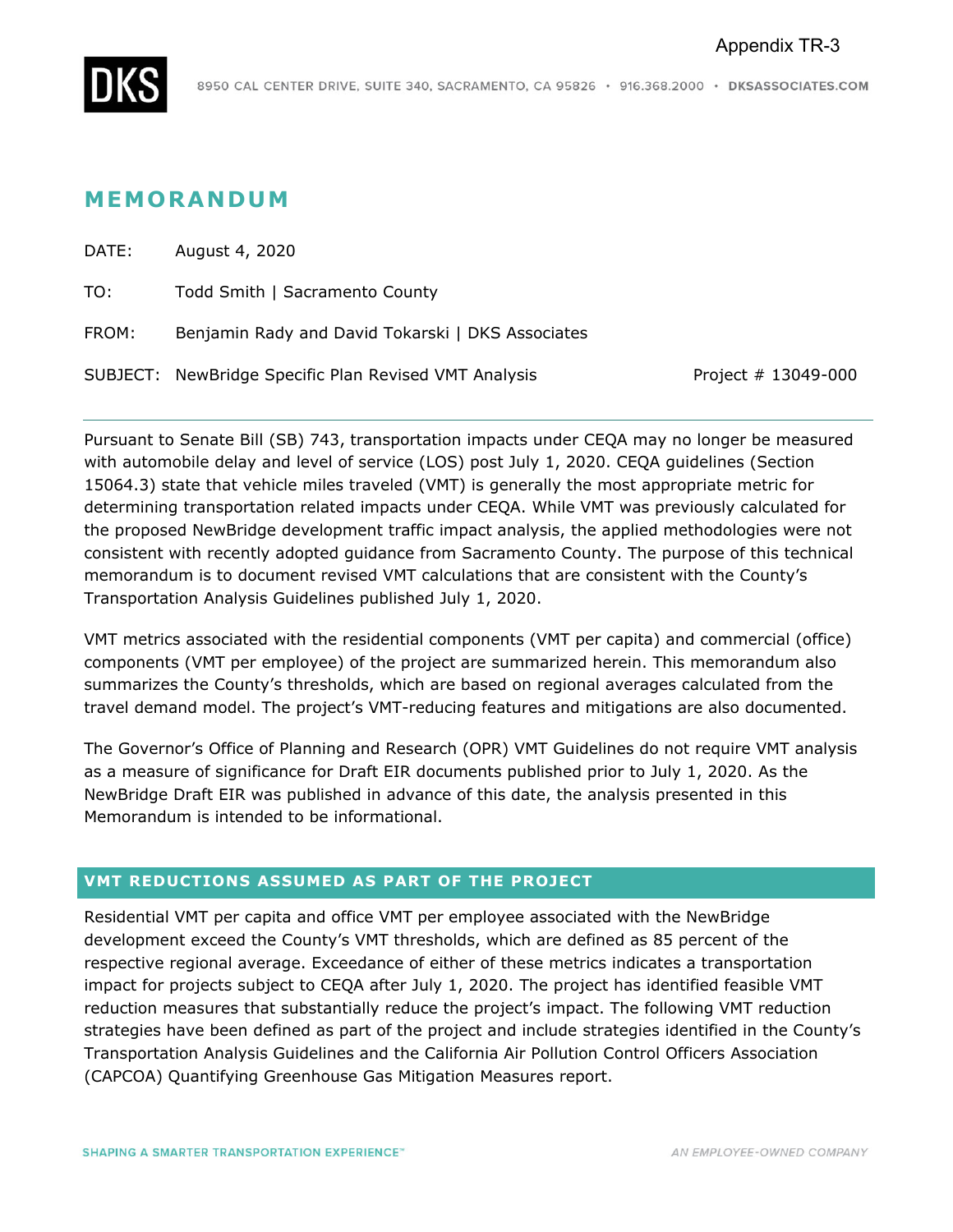# **MODELED VMT REDUCTION MEASURES**

The NewBridge project has several VMT reduction measures that have been incorporated into the project design or are required by the Air Quality Mitigation Plan, the GHG Reduction Plan, or the project's Development Agreement. These VMT reducing features are already reflected in the "withproject" scenario and will not be double-counted when determining the effectiveness of additional VMT reduction strategies.

The following project VMT reductions from the CAPCOA *Quantifying Greenhouse Gas Mitigation Measures* report are assumed as part of the project description and are included in the model (numbering is presented for informational purposes):

- Consistency with County General Plan Policy LU-120;
- Provides 1,110 multi-family units (36.1 percent of housing stock) in densities greater than 23 units per acre (LUT-1);
- Overall density of 9.6 dwelling units per acre (LUT-1);
- Bicycle connections throughout site and with surrounding developments (LUT-8);
- Designed consistent with SACOG Blueprint principles and the sustainability and transportation principles of the MTP/SCS;
- Transit facilities complementary to the bus rapid transit routes planned on Jackson Road and Sunrise Boulevard, including transit routes and stops (LUT-5, TST-1, TST-2, and TST-3);
- All residential units are planned within one mile of three amenity categories (public elementary school, parks, and commercial center) (LUT-3);
- 93 percent of the residential units would be within one mile of a fourth amenity category (community garden) (LUT-3);
- 81 percent of the residential units would be within one mile of the office/office employment center (LUT-3);
- Increased diversity via mix of uses (LUT-1);
- 96 percent of the residential units would be within one-half mile walk of a planned transit stop (LUT-5 and TST-2); and
- Project site is within five miles of approximately 62,276 existing jobs in the area, as well as proposed employment uses within project area.

### **OFF-MODEL VMT REDUCTION MEASURES**

In addition to the CAPCOA strategies listed above, several VMT reducing measures have been assumed as part of the project definition/design. These project "features" are not amenable to quantification through travel demand modeling. Although these VMT reduction measures may reduce project VMT, they are not reflected or considered as mitigation for the project.

The following CAPCOA reduction measures are assumed as part of the project design or required by the Air Quality Mitigation Plan, the GHG Reduction Plan, or the project's Development Agreement, but are not included in the "with project" models:

• Implementation of Transportation System Management (TSM) Plan projects (TRT-1);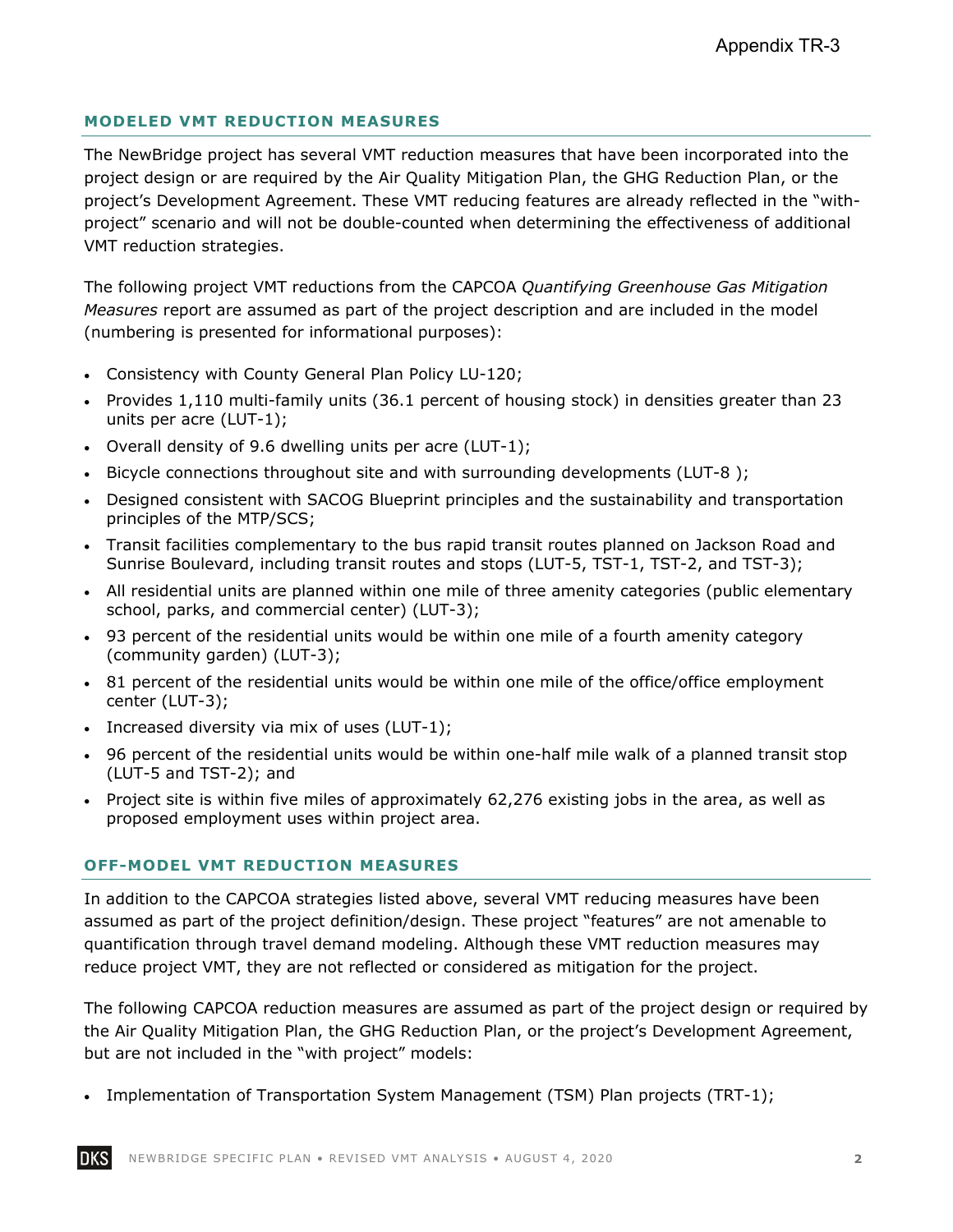- Pedestrian connections throughout site and with surrounding developments  $(SDT-1)$ ;
- Bicycle parking near transit facilities complementary to the bus rapid transit routes planned on Jackson Road and Sunrise Boulevard (TST-5)

#### **VMT ANALYSIS**

Following the County's Transportation Analysis Guidelines, the applicable metrics are VMT per capita for residential land uses and VMT per employee for commercial (office) and industrial uses. The project's VMT per capita and VMT per employee should be compared to a threshold of 85 percent of the regional average for each metric. Regional averages are calculated in this memorandum to be consistent with SACOG's SACSIM15 travel demand model, which was used for all of the project's transportation analysis.

County guidelines require that each land use be analyzed separately when identifying impacts. The residential, employment, and retail land uses of the project are discussed below.

## **RESIDENTIAL COMPONENTS (VMT PER CAPITA)**

For residential land uses, VMT per capita is the operative metric for CEQA impact analysis. It includes all vehicle tours (both work/commute vehicle tours and non-work vehicle tours) that start and end at a residence. Home-based tours reflect travel for work, school, recreation, and shopping, but exclude travel that begins and ends away from the home location.

An example of a work/commute vehicle tour that is captured in the VMT per capita calculation may start at a residence, include a stop to drop a child off at school and a stop to pick up dinner before returning to the residence. A non-work vehicle tour starts that begins and ends at home may also include intermediate stops. VMT from these tours must include full mileage of the entire tour, including all stops.

VMT per capita is calculated by first combining VMT from home-based tours generated throughout the day at a residential unit. The home-based VMT for all residential units in the project area is summed and divided by the total resident population of the project, resulting in the project's VMT per capita.

Table 3-3 of the County's Transportation Analysis Guidelines identifies the threshold of significance as 85 percent of the baseline (no project) regional average VMT per Capita. If the regional VMT per capita from the residential component of the "with-project" model runs exceeds this threshold, the project is determined to require VMT reduction.

#### **OFFICE COMPONENTS (VMT PER EMPLOYEE)**

For non-residential land uses, VMT per employee is used to evaluate commercial (office) and industrial VMT. It includes all commute vehicle tours that begin and end at an employment location. A commute tour may include intermediate stops. An example commute tour begins at a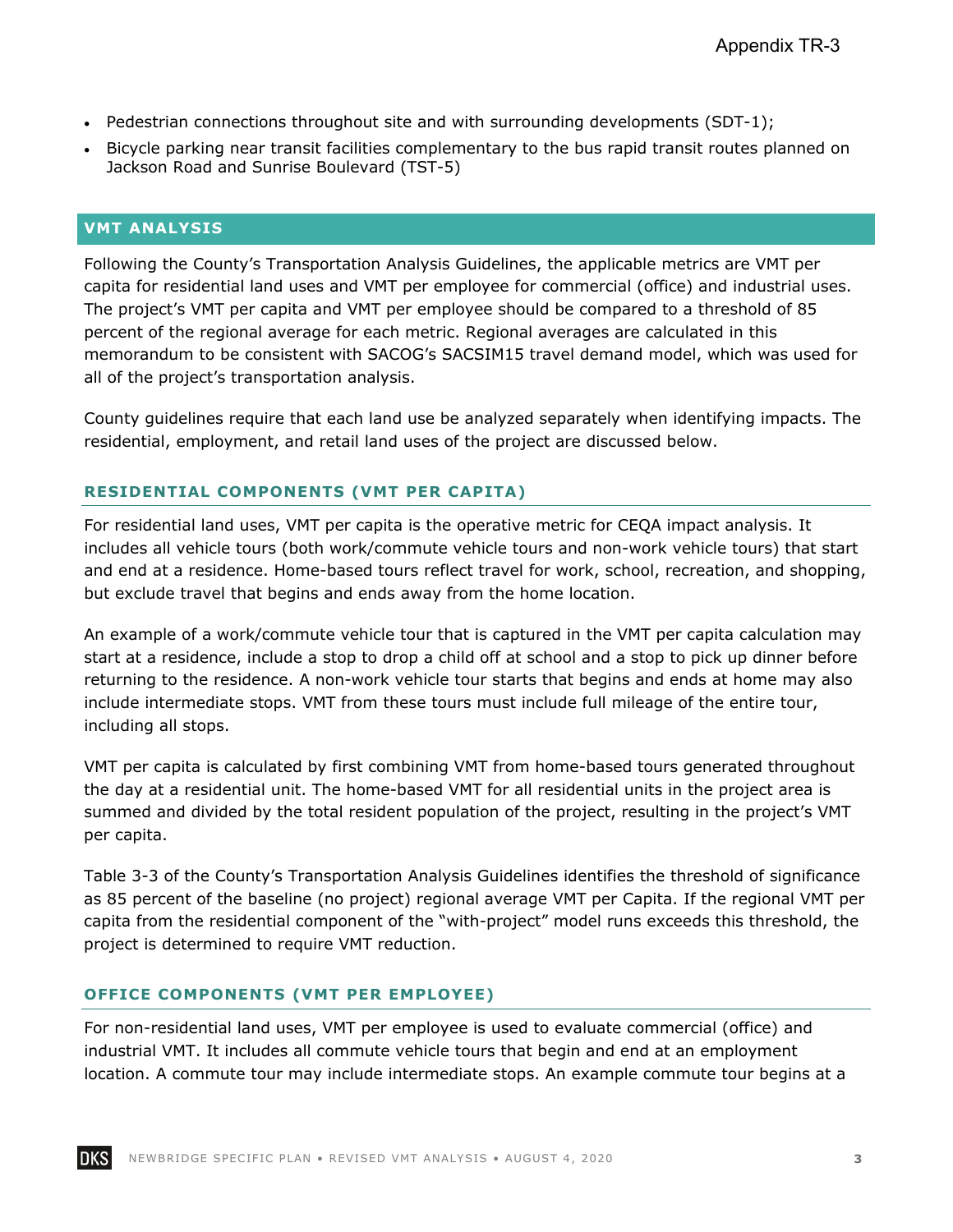residence, includes a stop to drop a child off at school, includes a stop for breakfast, and ends at a place of work.

VMT for commute tours are summed to the employment location of each tour. The commute VMT for all employment locations in the project area is summed and divided by the total employment of the area.

All office land uses in NewBridge are included in a single transportation analysis zone (TAZ). As such, office VMT per employee is calculated based on results from that TAZ. There are no screening criteria applicable to the office land uses in NewBridge.

Results from the "with-project" model runs were compared to the baseline (no project) results to determine if the project's office component exceeds 85 percent of the regional average VMT per Employee, per Table 3-3 of the County's Transportation Analysis Guidelines.

#### **RETAIL VMT ASSESSMENT**

The County distinguishes between local and regional serving retail land uses. Local serving retail is defined as having up to 200,000 square feet of total gross floor area in growth areas, or with a market area of 3 miles or less. Retail land use designations within NewBridge were determined to fit within the local serving retail definition. County staff were consulted and confirmed that all retail uses in NewBridge are considered local serving and therefore screened from further VMT analysis.

#### **VMT ANALYSIS RESULTS**

**Table 1** shows the results for SACSIM15 VMT per capita and VMT per employee with- and noproject under Existing and CEQA Cumulative conditions. The percent of the region column refers to the change in VMT between the "no project" and "with-project" model results. Any "with-project" result over 85% may be considered an impact per the County's Transportation Analysis Guidelines.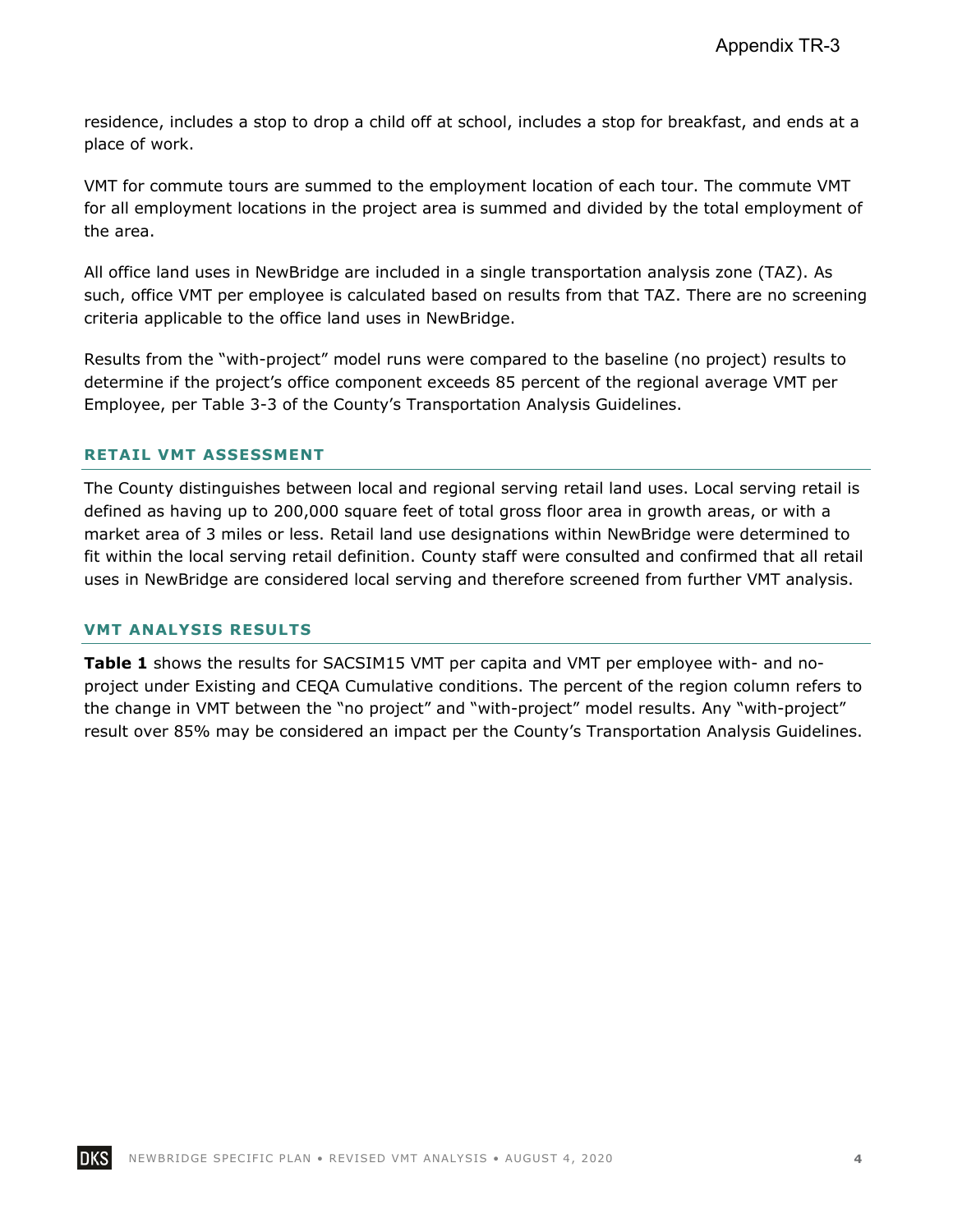#### **TABLE 1: VMT ANALYSIS RESULTS**

|                                                            | <b>VMT PER</b><br><b>CAPITA</b> | % OF<br><b>REGION</b> | <b>VMT PER</b><br><b>EMPLOYEE</b> | % OF<br><b>REGION</b> |
|------------------------------------------------------------|---------------------------------|-----------------------|-----------------------------------|-----------------------|
| <b>EXISTING REGION</b>                                     | 17.9                            | 100%                  | 19.1                              | 100%                  |
| <b>EXISTING THRESHOLD OF</b><br><b>SIGNIFICANCE</b>        | 15.2                            | 85%                   | 16.3                              | 85%                   |
| <b>EXISTING PLUS NEWBRIDGE</b>                             | 22.0                            | 123%                  | 25.2                              | 132%                  |
| <b>CEQA CUMULATIVE REGION</b>                              | 17.2                            | 100%                  | 17.3                              | 100%                  |
| <b>CEOA CUMULATIVE THRESHOLD</b><br><b>OF SIGNIFICANCE</b> | 14.6                            | 85%                   | 14.7                              | 85%                   |
| <b>CEOA CUMULATIVE NEWBRIDGE</b>                           | 18.5                            | 108%                  | 22.2                              | 129%                  |

Note: Bold cells exceed County standard of significance (greater than 85% of regional average). *Source: DKS Associates, 2020.* 

Results indicate that the NewBridge project VMT per capita and VMT per employee exceed the County's draft significance threshold under both the Existing and CEQA Cumulative scenarios. In all cases, the project is expected to generate VMT greater than the regional average threshold.

#### **MITIGATION MEASURES**

VMT reducing measures considered part of the project definition/design do not reduce project VMT to an acceptable level. In addition to the these design features, the project applicant will adhere to previously mitigation measures identified in the FEIR (TC-3 and TC-4 below), participate in Transportation Demand Management employer-based trip reduction services, and participate in an active benefit zone of County Service Area Number 10 to implement transportation-related services that would reduce vehicle trips.

#### **MITIGATION MEASURE TC-3: BICYCLE AND PEDESTRIAN SYSTEM IMPLEMENTATION**

Future development within the NewBridge Specific Plan (NSP) shall implement the proposed bicycle and pedestrian path/trail system as described in the NewBridge Specific Plan and Design Guidelines. Before approval of any tentative map, future projects within the NSP shall be coordinated with Sacramento County to identify the design-level details of necessary on- and offsite pedestrian and bicycle facilities to serve the proposed development and which would ensure bicycle and pedestrian safety. These facilities shall be incorporated into subsequent projects and could include sidewalks, stop signs, standard pedestrian and school crossing warning signs, lane striping to provide a bicycle lane, bicycle parking, signs to identify pedestrian and bicycle paths, raised crosswalks, pedestrian signal heads, and all appropriate traffic calming measures as defined in the County's Neighborhood Traffic Management Program (NTMP). Sidewalks would be required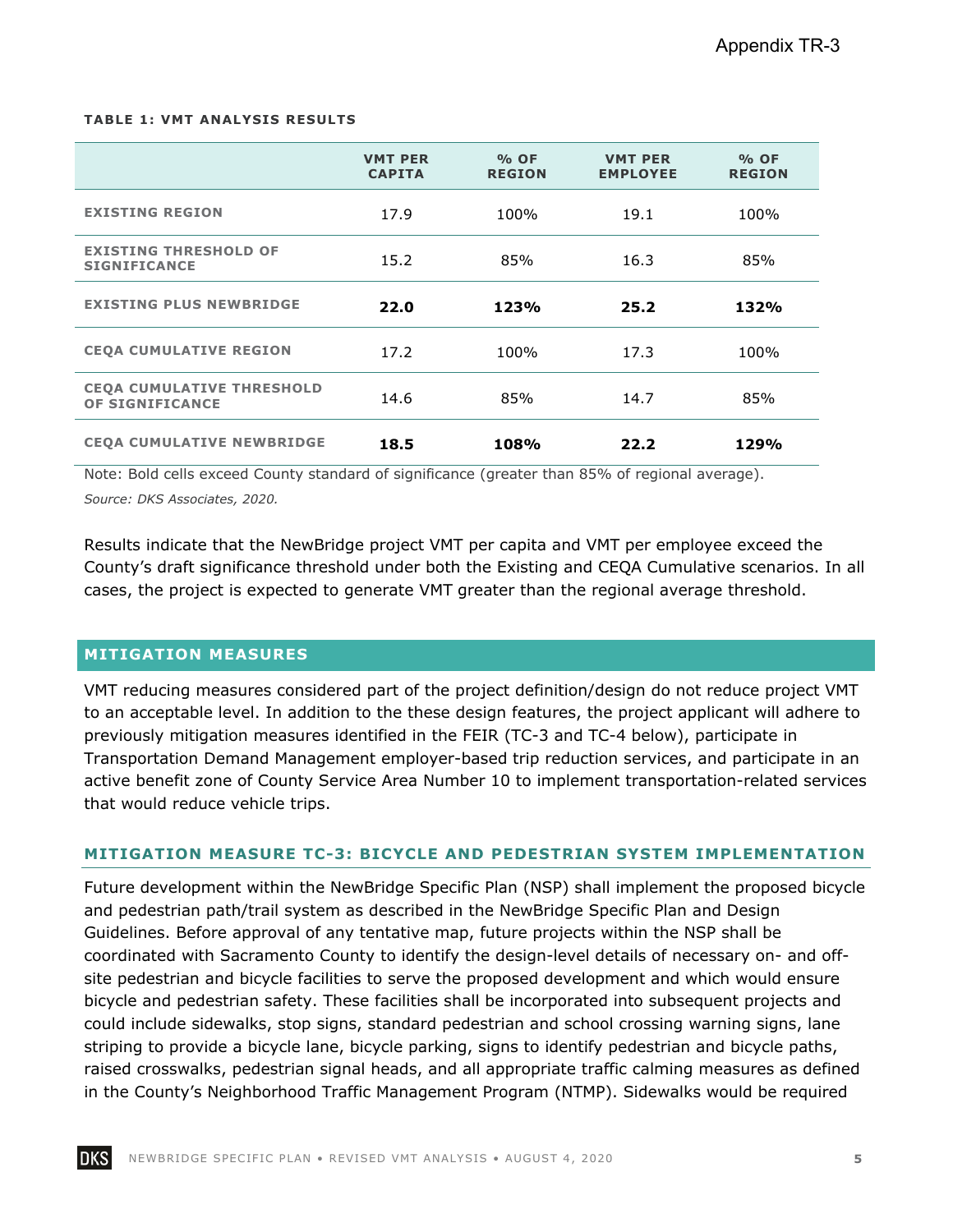as part of the frontage improvements along all new roadway construction in the project vicinity in conformance with County design standards. Circulation and access to all proposed public spaces shall include sidewalks that meet Americans with Disabilities Act standards.

#### **MITIGATION MEASURE TC-4: TRANSIT SYSTEM**

The project applicant shall coordinate with Sacramento County and Sacramento Regional Transit District (or other transit operators) to provide the additional transit facilities and services assumed in the transportation analysis, or a cost-effective equivalent level of transit facilities and services. Ultimate transit service consists of 15-minute headways during peak hours and 30-minute headways during non-peak hours on weekdays. The implementation of the transit routes and service frequency must be phased with buildout of the project and the ultimate service will be required at full development of the project. This shall be accomplished through the annexation to County Service Area 10 (CSA-10) or formation of a transportation services district. Such annexation or formation shall occur prior to recordation of any final small lot subdivision map for the project.

#### **TRIP REDUCTION SERVICES**

Trip Reduction Services (TRS) are an important part of the NSP, the NSP Air Quality Mitigation Plan, and compliance with the County General Plan Policy LU-120. The USP identifies the costs of implementing and operating the TRS necessary to meet these goals and policies and recommends a financing mechanism for the identified services for approval by the County. The NewBridge project may include additional services that are above the required services and include and finance said services with the same program.

NewBridge shall cooperate with the County in establishing a special financing mechanism for the project area to fund the TRS described in, and consistent with, the Approvals for the NSP, the NSP Air Quality Mitigation Plan, the Urban Services Plan (USP), and the PFFP. Such financing mechanism shall be established and the resulting annual service charge, fee or tax or other mechanism shall be imposed on each residential unit and non-residential unit to fund all aspects of the TRS, including, but not limited to, capital, maintenance, and operational costs. This mechanism shall be approved prior to the recordation of the first final small lot subdivision map or issuance of any building permit within the project area, whichever may occur first. Grading permits may be issued within the project area prior to implementation of the financing mechanism.

The TRS shall be provided to the residents and non-residential uses within the project area. TRS shall be phased as development occurs and supported by transit funds generated from the project as it builds out such that services are available to establish trip reduction behavior within NSP phases. TRS may include, but shall not be limited to, including membership in a transportation management association, commute trip reduction, transit services, transit improvements, rideshare matching and vanpool coordination, commuter financial incentives, telework and/or flextime support, guaranteed ride home programs, parking management, shared parking coordination,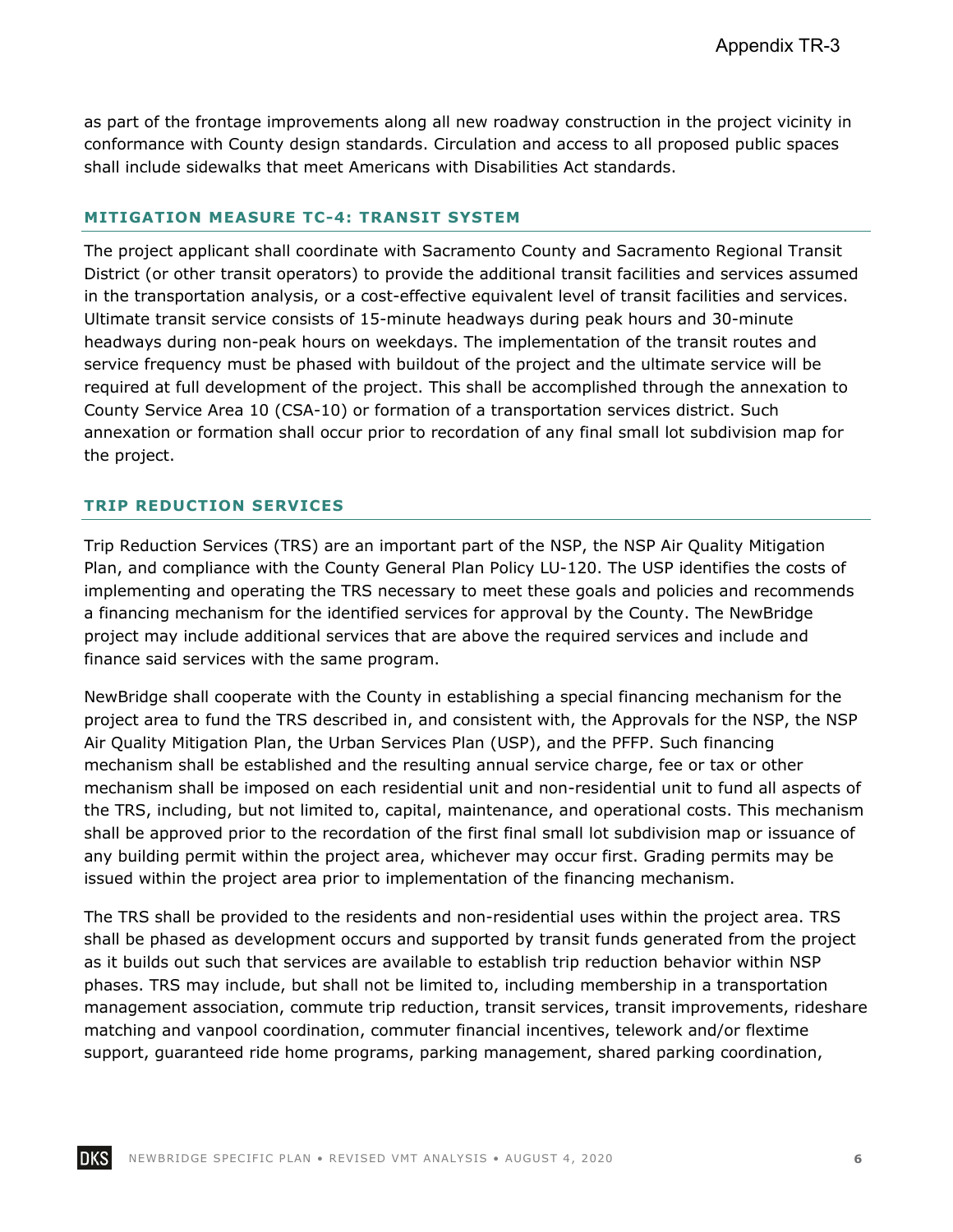special event transport management, transportation access guides, wayfinding, and multi-modal navigation tools.

The County acknowledges that recent advancements in technology and transportation network companies have occurred subsequent to the adoption of the 2030 General Plan policies requiring provision of transit service. The goal of TRS is to improve air quality and reduce greenhouse gas emissions by encouraging alternate modes of travel. Alternatives to the TRS may be considered by the County if it can be demonstrated that an equivalent reduction in vehicle miles traveled or transportation mode split, as documented in the NSP transportation impact study, can be achieved.

# **CSA 10 ANNEXATION INTO OR FORMATION OF BENEFIT ZONE**

County Service Areas are the County's proposed financing mechanisms for TRS'. County Service Area Number 10 (CSA 10) was established to mitigate air quality impacts of new development by implementing transportation-related services that would reduce vehicle trips. CSA 10 is coextensive with the portions of the unincorporated county within the urban services boundary (USB), with the exception of Cordova Hills Special Planning Area, which is within County Service Area Number 13 (CSA 13).

Benefit Zone No. 3 (Zone 3) was formed in June 2006 to include the North Vineyard Station Specific Plan Area and is presently the only active CSA 10 benefit zone. Annexations to Zone 3 occurred in December 2013 and August 2015 to include the Florin Vineyard Community Plan and Wildhawk North development areas. Rezone Condition of Approval No. 89 for Easton requires annexation to an active zone of CSA 10. In March 2020, Board of Supervisors approved a proposal to create Benefit Zone No. 4 (Zone 4) to encompass Easton Place and Glenborough at Easton, which will take effect after approval of the property owners.

The formation of a benefit zone requires an Engineer's Report describing the services to be funded and appropriate service charges. Service charges are based on dwelling unit equivalent (DUE) rates for both residential and non-residential development and assessed annually with the collection of property taxes. The services to be provided by CSA 10 for an active benefit zone are intended to serve exclusively the users associated with properties within the benefit zone. Services may be contracted through a transportation management association (TMA) and may include:

- Transit Shuttles shuttles for residents and/or employees between residential areas, employment centers, shopping and service centers and light rail stations and/or other public transit options;
- Guaranteed Rides Home free taxi rides or rental cars for ride sharers in case of an emergency;
- Subsidies financial assistance to encourage residents and employees to use transit or other alternative transportation measures, such as alternative fuel vehicles;
- Transportation Plans plans which guide employers and resident groups on the implementation of trip reduction programs such as ride share matching and vanpools;
- Education Programs various programs such as education of transit options, home office set up, alternative commute opportunities, and walking/bicycling programs for schoolchildren;